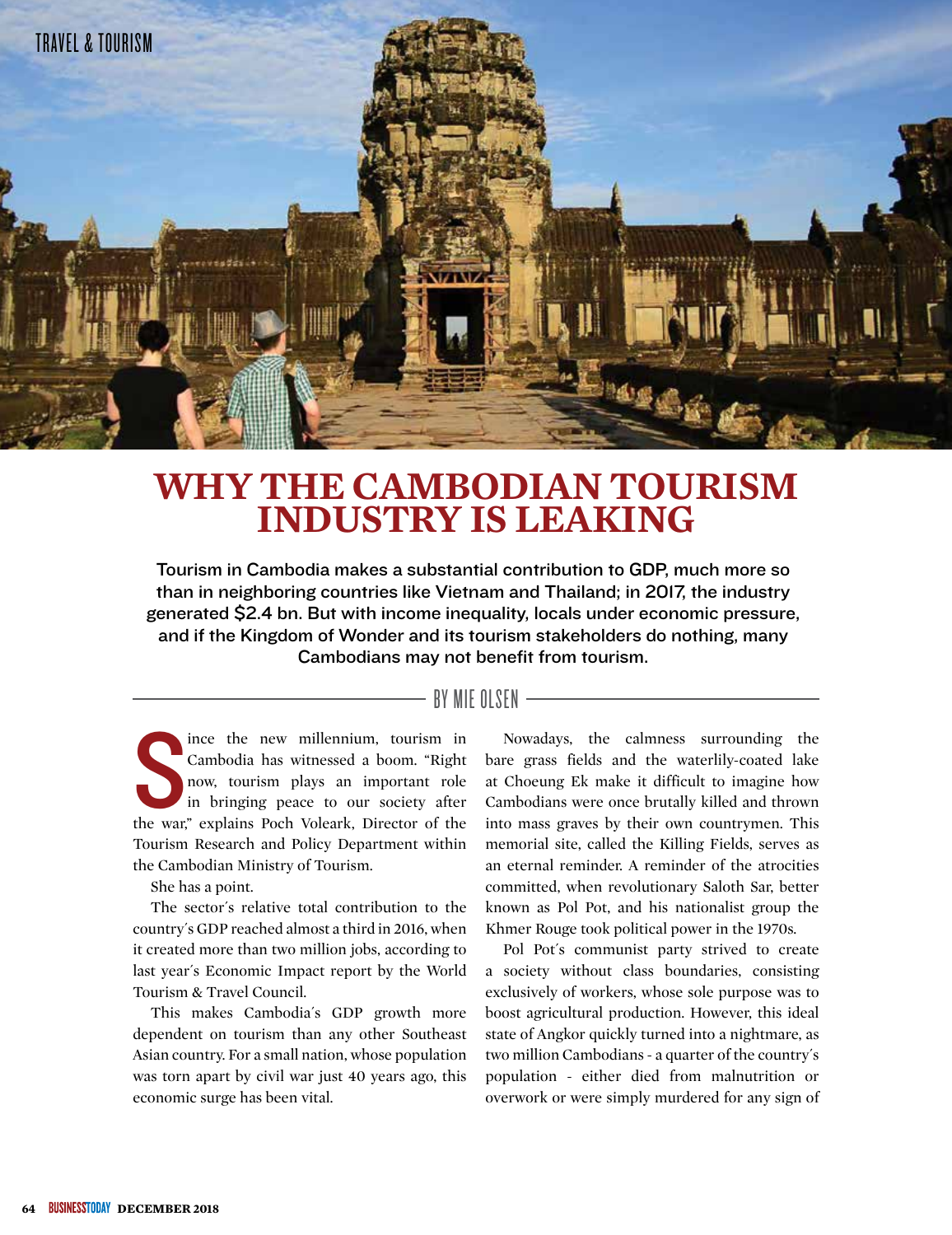treachery to the regime.

Since the 1990s however, Cambodia has managed to restore itself due to large amounts of foreign aid and rapid economic growth. The latter is generated by the country´s three biggest sectors namely agriculture, the garment industry and services (including tourism). Tourism was one of the main drivers.

"Tourism closes the gap between Cambodia and the rest of the world. Tourists provide hope for local people," notes Voleark.

#### MORE TOURISTS, PLEASE!

Tourism can create jobs, spark investments and boost GDP. As travelling abroad has become an integral part of the new millennium´s zeitgeist of self-realization, travel and tourism´s contribution to global GDP has climbed accordingly.

In any country that experiences a tourism boom, income and domestic spending on services increase. It will boost the economy at large. The Ministry of Tourism´s strategic plan outlines, how its goal of attracting seven million annual visitors to the "Kingdom of Wonder" by 2020 can help reach the UN development goal of eradicating poverty.

To 37-year old tour guide Nuon Chansarak, it came as a natural decision to seek a job in the tourism industry after his family moved from the countryside to Siem Reap 20 years ago. "Of course, tourism is risky. If there are no tourists, there is no income. But I hear the average salary is less than \$2 a day, and as a tour guide you can make up to \$40," he says.

No wonder Cambodians see tourism as a potential light at the end of their financial tunnels. "The households will have higher income, and normally this is welfare-improving, because they can afford more," Professor of Economics Stefan Franz Schubert notes. That explains why the total contribution of travel and tourism, including jobs indirectly supported by the industry, was a quarter of total employment last year.

Yet, what many economic models leave out of the picture is inequality, which does not seem to have decreased in Cambodia in spite of the recent tourism boom.

## POVERTY GOES DOWN, WHILE INEQUALITY GOES UP

"The question of whether tourism is pro-poor or not really depends on how you measure it. Poverty will go down no matter what happens, but inequality may rise, as we have seen in Thailand," Professor of Applied Economics Ian Coxhead observes.

Usually, a country´s level of inequality is measured by something called a Gini index. In Cambodia, such a figure is hard to come by. However, the Gini index will not always tell the truth.

"All the anecdotal evidence suggests that inequality is rising in Cambodia," notes Jayant Menon, Lead Economist for Asian Development Bank. The problem is, that a Gini index only measures difference in income. But in Cambodia, a lot of income is never reported, and the data does not include wealth such as land ownership and other assets.

If one asks Dr. Nara Mao, a local who conducted his 2015 thesis research on tourism´s ability to reduce poverty in the heavily visited Siem Reap region, the problem is clear. "In general, tourists bring a lot of money to Cambodia. But unfortunately, that money does not drop into the hands of local people," he tells.

#### FROM THE VILLAGE TO THE CAFÉ

In his study, Dr. Mao discovered that a lack of tourism know-how and professional training obscures villagers´ chances of getting well-paying jobs in the Siem Reap tourism sector. In the overtly airconditioned Gloria Jean's Coffee House in central Siem Reap, he explains how very few people living in the rural areas surrounding the city centre have the business knowledge, let alone the foreign language skills, to advance as tour guides or hotel employees.

The problem is that locals take bank loans to start a tourism business. But in the end, their salary is eaten up by payments to the bank, tells Dr. Mao. "It is like providing a car to people who do not have a driver´s license. It is very dangerous," he warns.

Another group that is under pressure in the Cambodian tourism market is craftsmen. On 17 January last year, Anandha Loustau and Hang Sokunthea from the Cambodian Daily told the story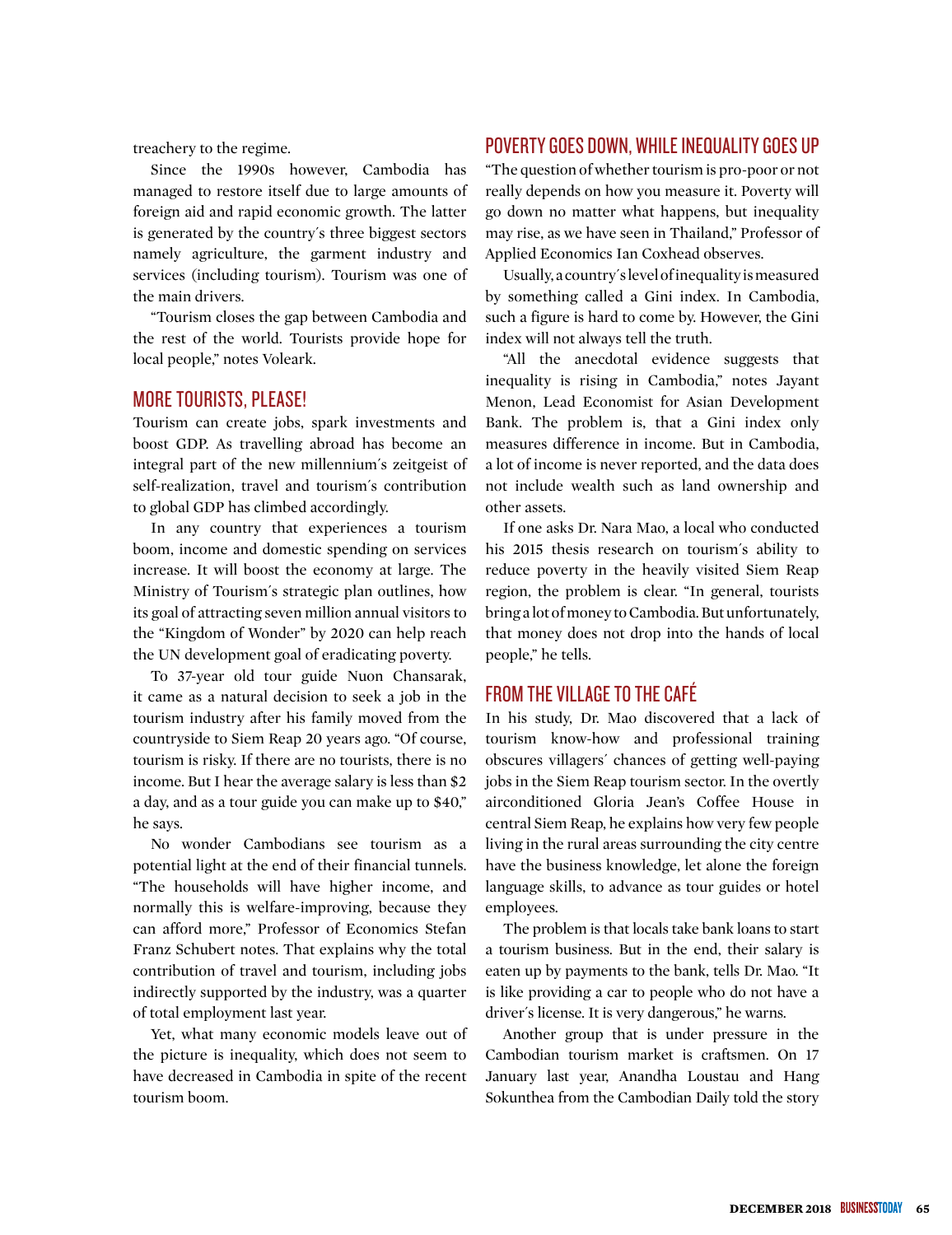# TRAVEL & TOURISM



of how local souvenir shops selling a 20 cm wooden Buddha statue for \$60 are being outcompeted by the mass-produced, imported version selling for \$30.

At the same time, more and more groups are visiting Cambodia as part of a packaged and tightly scheduled tour. Problem is, that groups often stop briefly in designated spots without the time to browse local markets.

Michael Horton, founder of the organization ConCERT which provides information for NGOs, always advises tourists to buy local products. But it is hard. However, there are markets, which exclusively sell local handicrafts. One of them is Artisans Angkor that engages local villagers in the production of silk fabrics, garments and wood carvings.

#### THE WRONG TYPE OF TOURIST?

Over recent years, visitors travel to Cambodia in big groups, and they tend to spend their money on domestic tour operators. In the beach town Sihanoukville, large foreign tourism operators outcompete local food vendors, observes Jayant Menon.

"If you get tourists that stay in casinos most of the time and eat in expensive restaurants in hotels, as opposed to backpackers using smaller food outlets, it has some distributional impacts. It is the wrong type of tourists, if you are interested in reducing poverty," he notes.

## FARMING PROFITS

But it is not only local tourism operators who struggle to profit from tourism. Agriculture remains the backbone of Cambodia´s economy with almost 80 percent of the population still living in rural areas. Yet, farmers have difficulties increasing their income by selling their crops to tourism enterprises.

If one moves just a little outside of central Siem Reap to the village of Krasang in the Chreav municipality, the noise from tourists has vanished and given room for only the chirping of birds and the occasional buzz of a motorcycle making its way down a dusty main road.

Here, farmer Pei Kong lives with his family on his farm, where he grows rice, vegetables and morning glory. In theory, tourists spending their money in local cafés and restaurants push up the demand for Mr. Kong´s crops. Yet, he has only felt a slight increase in the price of his products over the last years.

Mr. Kong is not alone. Farmers in the Siem Reap area are not able to meet the increased demand, because they are stuck with outdated irrigation methods and equipment.

#### CURRENCY MATTERS

After years of foreign aid flows and increased inbound tourism, dollars have been circulating the Cambodian economy side by side with the local